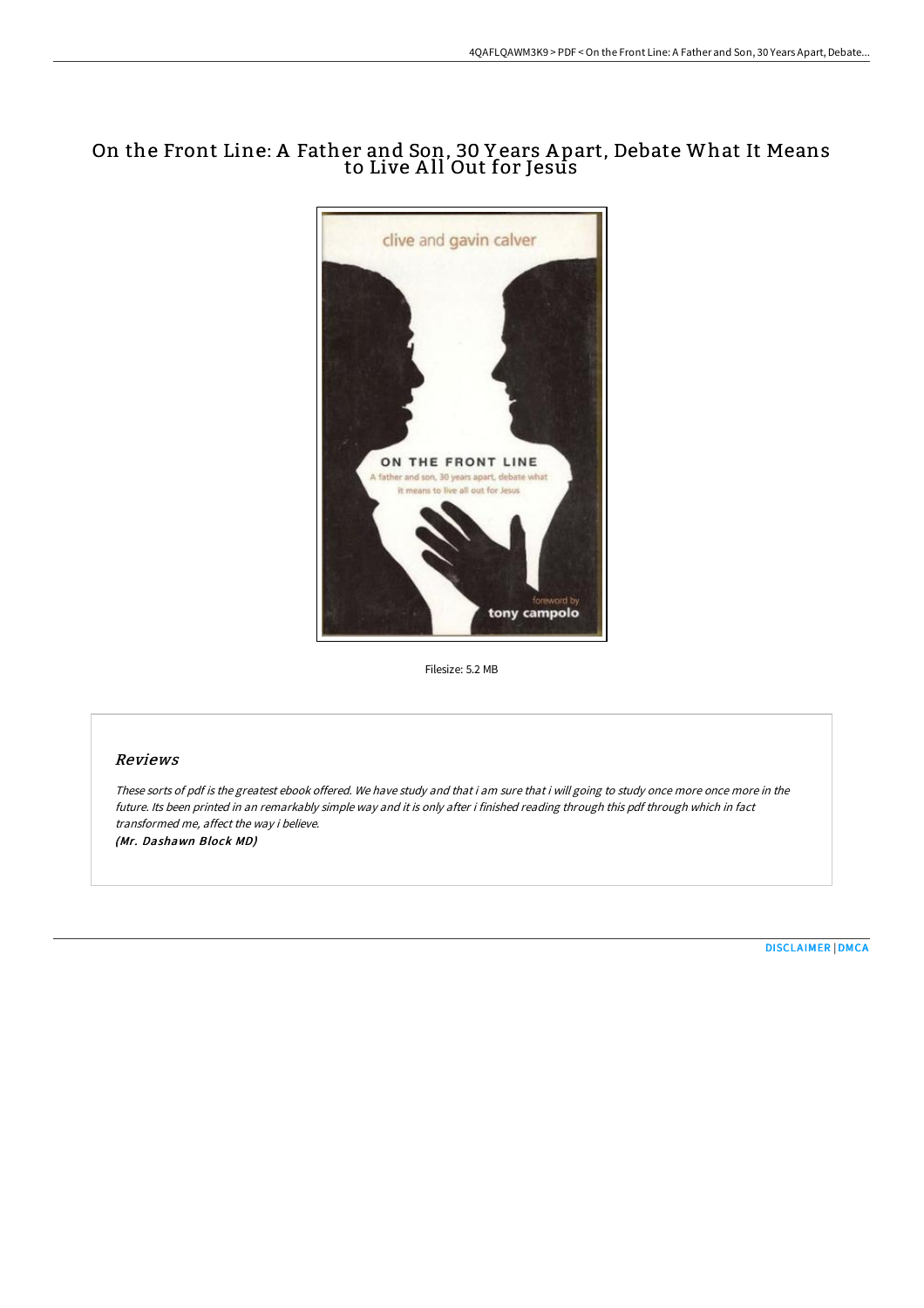## ON THE FRONT LINE: A FATHER AND SON, 30 YEARS APART, DEBATE WHAT IT MEANS TO LIVE ALL OUT FOR JESUS



Monarch Books, 2007. Paperback. Book Condition: New. No Jacket. New trade paperback size copy of On the Front Line: A Father and Son, 30 Years Apart, Debate What It Means to Live All Out for Jesus by Clive and Gavin Calver, Foreword by Tony Campolo. Youth for Christ. Monarch Books (Kregel, US Dist.), 2007. 192 pages, 7-78 x 5-1/8, 20 cm.

 $\begin{array}{c} \hline \end{array}$ Read On the Front Line: A Father and Son, 30 Years Apart, [Debate](http://techno-pub.tech/on-the-front-line-a-father-and-son-30-years-apar.html) What It Means to Live All Out for Jesus Online [Download](http://techno-pub.tech/on-the-front-line-a-father-and-son-30-years-apar.html) PDF On the Front Line: A Father and Son, 30 Years Apart, Debate What It Means to Live All Out for Jesus